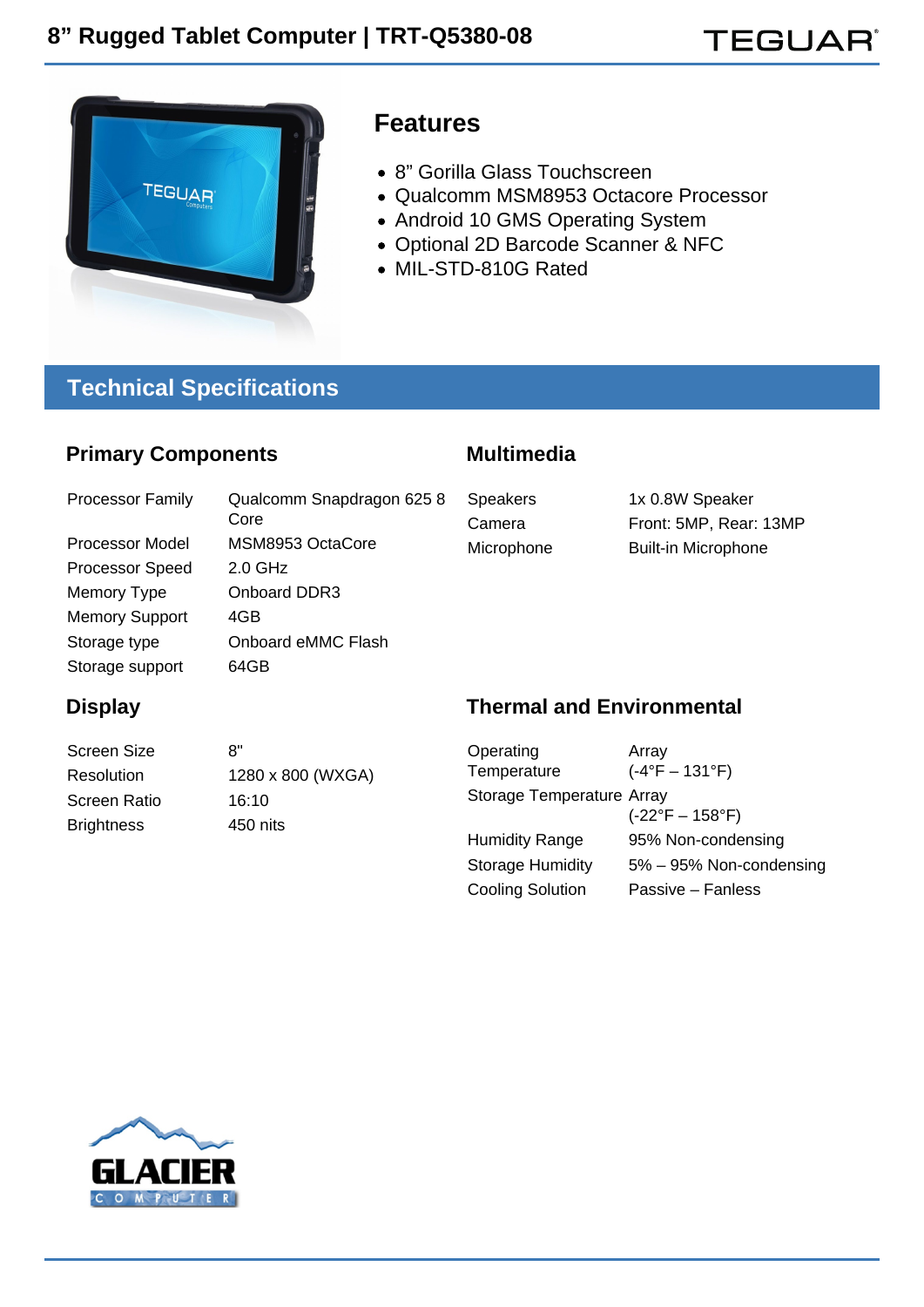## TEGUAR`

#### **Touch Screen**

Hardness > 7H Glass type **Gorilla Glass** 

#### **Enclosure**

Material Double Injection Ip Rating IP67 Color Black Led Indicator Light Charging Indicator Control Buttons Audio Down, Audio Up, Power **Button** Programmable Function Buttons 1x Programmable Function Key Shock Rating MIL-STD-810G Drop Rating 4ft Drop Protection Mounting Options Forklift Mount, Vehicle Mount Approved Cleaning Solutions 3M HB Quat, Acetone, Alcohol, Ammonium Nitrate (low concentration), Antigone, Betasept, Bleach, Caviwipes, Chloride, CIDEX, Control III Disinfectant Germicide, Dispatch Disinfectant Cleaner CLH69101, Incidin, Isopropyl Alcohol, LpH se, MikroBac, Mikrozid, Peridox, Puregreen 24 Disinfectant, SDW 70C, Sodium Hypochlorite, SporeClear, Trigene, Viraguard, Virkon, **Windex** 

#### **External I/O ports**

#### **Peripherals & Wireless Connectivity**

| <b>USB</b>                                                                                      | 1x USB 3.0, 1x USB Type C<br>(USB 3.0, HDMI, Charging) | WiFi                                              | Dual-Band WIFI (802.11<br>a/b/g/n/ac               |
|-------------------------------------------------------------------------------------------------|--------------------------------------------------------|---------------------------------------------------|----------------------------------------------------|
| <b>Video Outputs</b>                                                                            | 1x Mini HDMI Type C                                    | <b>BlueTooth</b>                                  | Bluetooth 4.2                                      |
| <b>Docking Connector</b>                                                                        | Yes                                                    | <b>GPS</b>                                        | <b>ves</b>                                         |
| Audio<br>1x 3.5mm Headphone Jack<br>3.5mm DC-in Jack, Pogo Pin<br>Power Input Port<br>Connector | Mobile Network 4G<br>LTE.                              | *Not Certified for USA Carrier<br><b>Networks</b> |                                                    |
|                                                                                                 | Sim card                                               | 1x Micro SIM Card Slot                            |                                                    |
|                                                                                                 |                                                        | <b>Barcode Scanner</b>                            | Optional 1D/2D Barcode<br>Scanner                  |
|                                                                                                 |                                                        | <b>RFID</b>                                       | NFC 13.56Mhz IEC-14443A/B,<br>15693, 18092, Mifare |
|                                                                                                 |                                                        | Sensors                                           | Accelerometer, Light Sensor,<br>Gyroscope, Compass |

#### **Power**

Standard Power Adapter

US AC/DC USB 5V Power Supply

#### **Dimensions / Weight**

| Weight            | $0.71$ KG $(1.6$ lbs)            |
|-------------------|----------------------------------|
| <b>Dimensions</b> | 288 x 145 x 16.5 mm (11.3 x 5.7) |
|                   | $x 0.6$ in)                      |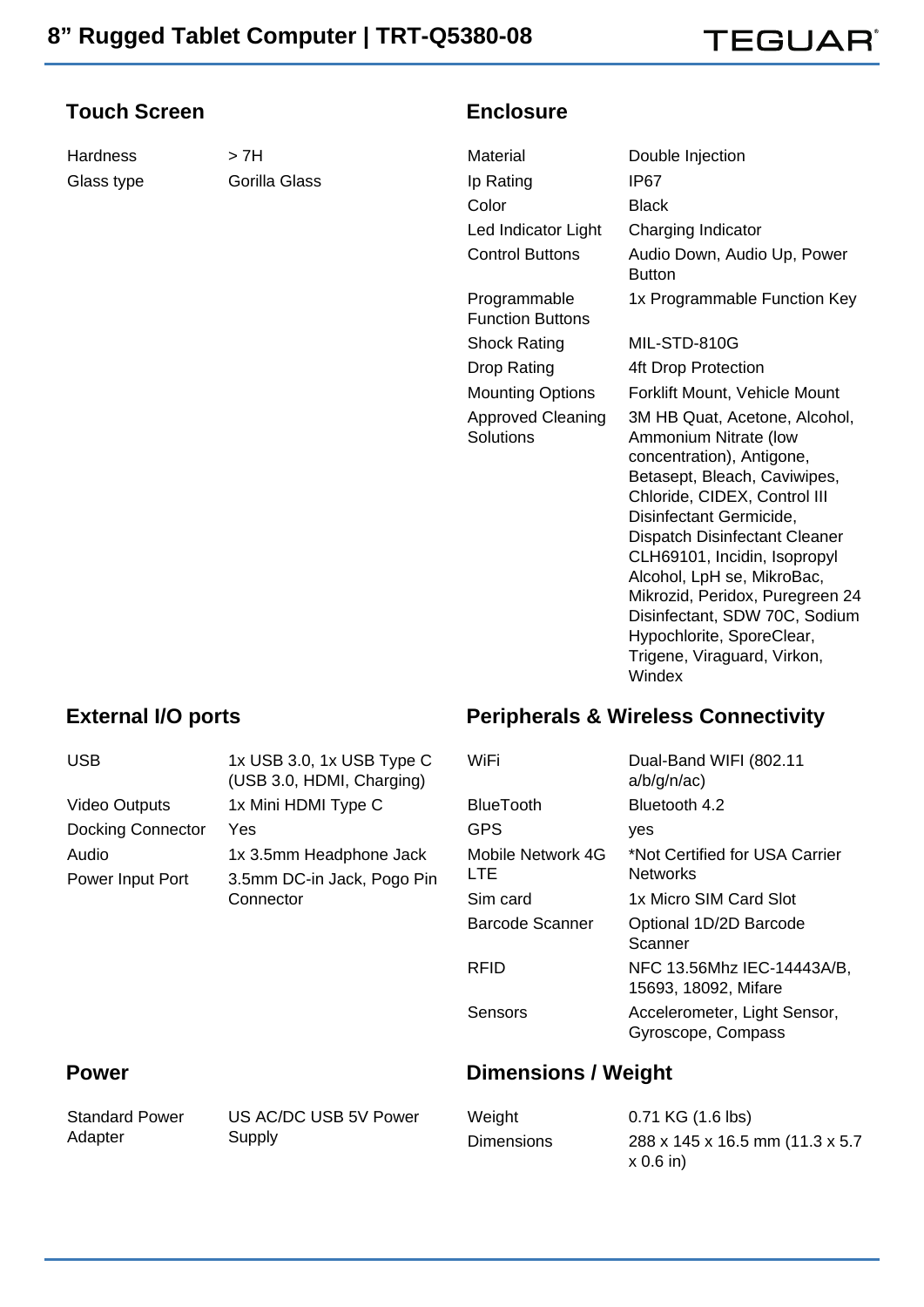**TEGUAR®** 

### **Battery**

|  | <b>Certification</b> |  |
|--|----------------------|--|
|  |                      |  |

| Type                  | Internal 3.7V/8500mAh                                                | Certifications       | CЕ                |
|-----------------------|----------------------------------------------------------------------|----------------------|-------------------|
|                       | <b>Battery</b>                                                       | <b>GMS Certified</b> | <b>Yes Global</b> |
| <b>Operating Time</b> | 8hrs (Default 50% volume,<br>50% Brightness, Playing<br>1080P Video) |                      |                   |
| Quantity              | 1x Battery                                                           |                      |                   |

## **Operating Systems**

**Warranty**

Warranty **Up to 3 Years** 

Android Android 10

## **Expansion Slots**

| <b>PCI</b>         | Nο                            |
|--------------------|-------------------------------|
| video card support | Adreno 506 1920×1200 @ 60 fps |
| SD card            | 1x Micro SD Slot              |
| Other              | <b>PIN Expansion</b>          |

### **Inputs / Outputs**

Default image